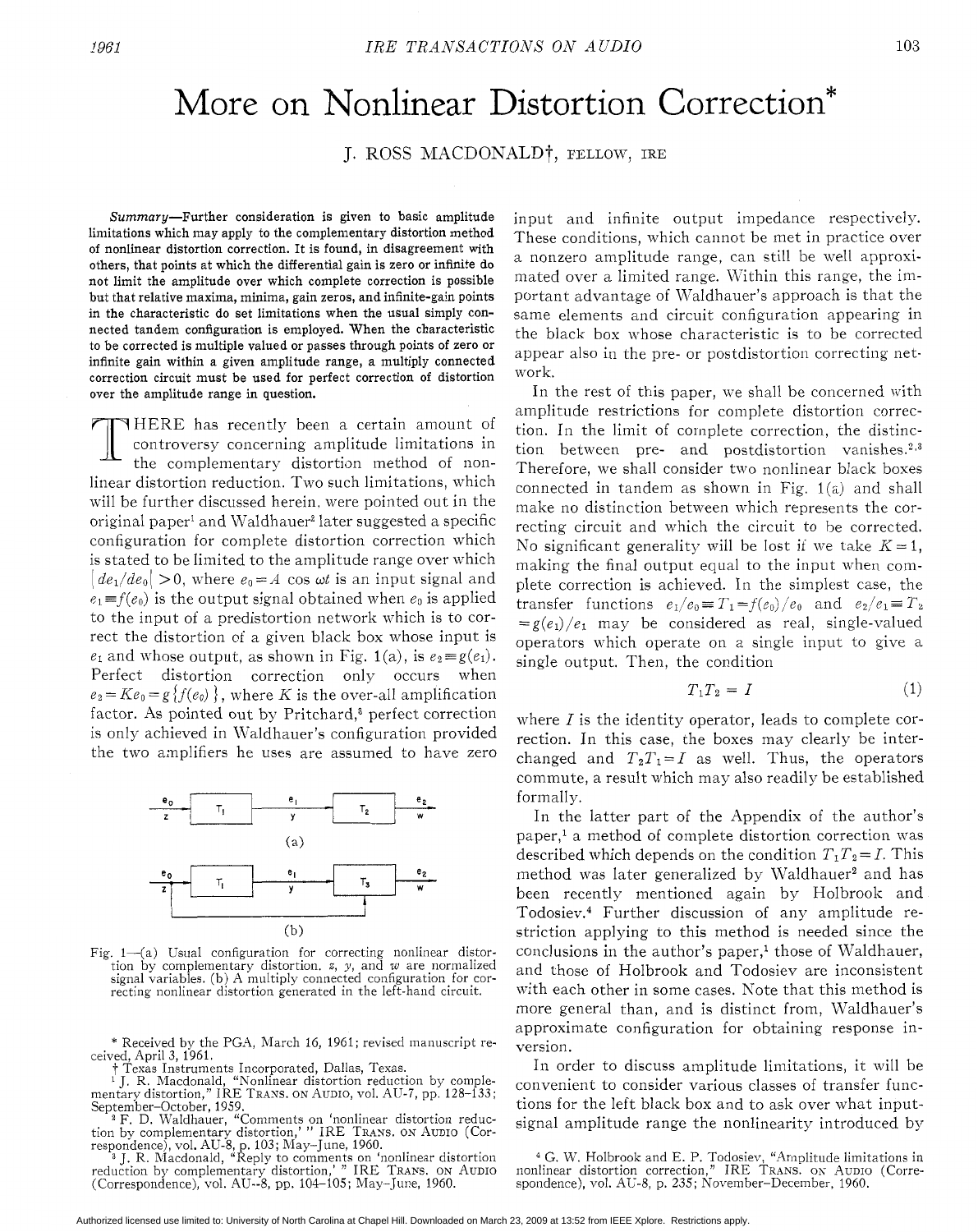the left box of Fig.  $1(a)$  can be completely corrected by the right box. Let  $e_1 = a_1e_0 + a_2e_0^2 + a_3e_0^3$ , a sufficiently general expression for illustrative purposes. For simplicity, we shall restrict attention to the upper righthand  $e_1-e_0$  quadrant; thus  $e_1$  and  $e_0$  will both be positive. The behavior in the other quadrants can be easily specified in practical cases. The above expression for  $e_1$ is, in general, asymmetric. If a nonlinear push-pull characteristic is to be represented,  $e_1$  must be made an odd or antisymmetric function of  $e_0$ , while a symmetric or even dependence of  $e_1$  on  $e_0$  would give a kind of rectifier characteristic. For a nonlinear amplifier, the overall response characteristic will fall entirely in the first and third quadrants in cases of practical importance. If the curve is antisymmetric in  $e_0$ , the following treatment for a given curve in quadrant 1 can be applied without a significant change to quadrant 3. If the curve is asymmetric, however, the amplitude limitations (if any) which follow from the first and third quadrant responses may be different. Since the input signal is assumed sinusoidal, and hence changes sign, the largest input amplitude which can still be used with complete distortion correction will be determined by the smaller of the two amplitude limitations provided the input ac signal is zero-biased.

It is desirable to express the  $e_1$  vs  $e_0$  characteristic in terms of normalized variables. First, take  $a_1 = 1$ , consistent with the choice  $K = 1$  for the over-all gain. Then, let  $a_2 = \epsilon a$ ;  $\epsilon = \text{sgn } a_2$ , the sign of  $a_2$ . Define  $z \equiv ae_0$ ,  $y \equiv ae_1$ ,  $w \equiv ae_2$ , and let  $a_3/a^2 \equiv \delta$ . Then the cubic characteristic becomes

$$
y = z + \epsilon z^2 + \delta z^3. \tag{2}
$$

A number of cases of this characteristic are plotted in Fig. 2 and mill be discussed in terms of amplitude limitations.

In Fig. 2(a),  $\delta$  has been set to zero and  $\epsilon$  taken as  $+1$ . The resulting square-law-distortion characteristic mill be completely linearized if the normalized output,  $w(y)$  of the second black box in Fig. 1(a) is identically equal to *z,* the normalized input to the system. When this is the case, the right box has an inverse or complementary characteristic to the left one and the solution of the quadratic yields the single-valued response

$$
w = z = \frac{1}{2} [\sqrt{1 + 4y} - 1]. \tag{3}
$$

Substitution of  $y = z + z^2$  yields an identity as it should. Here there is no ideal, or mathematical, input amplitude limitation when the right side of (3) is synthesized exactly. In practice, the inversion of  $y = z + z^2$  cannot be carried out exactly, and Holbrook and Todosiev's<sup>4</sup> reference to *merely* obtaining the inverse is an undue simplification. Waldhauer's<sup>2</sup> specific configuration for distortion correction mentioned earlier represents a useful method of achieving approximate inversion, but it will only be approximate in any real circuit. Thus, in



Fig. 2-Various illustrative nonlinear response functions. For each part, the right-hand curve shows the response complementary to that of the left-hand curve.

the present case, there are no mathematical amplitude limitations but there will usually be practical physical  $ones.<sup>3,4</sup>$ 

**In** the treatment of the present case in the latter part of the Appendix of reference 1 it mas stated that complete correction could be obtained if the Characteristic (3) were realized using an analog computer, a general term for passive and active components. Since the Waldhauer method of approximate inversion requires an additional circuit having exactly the same nonlinear response as that to be corrected, it will not be appropriate in all cases.3 Usually, given a nonlinear characteristic in terms of a  $e_1-e_0$  response curve or its power-law representation, one must synthesize its inverse, such as that in *(3),* using passive and possibly active compo